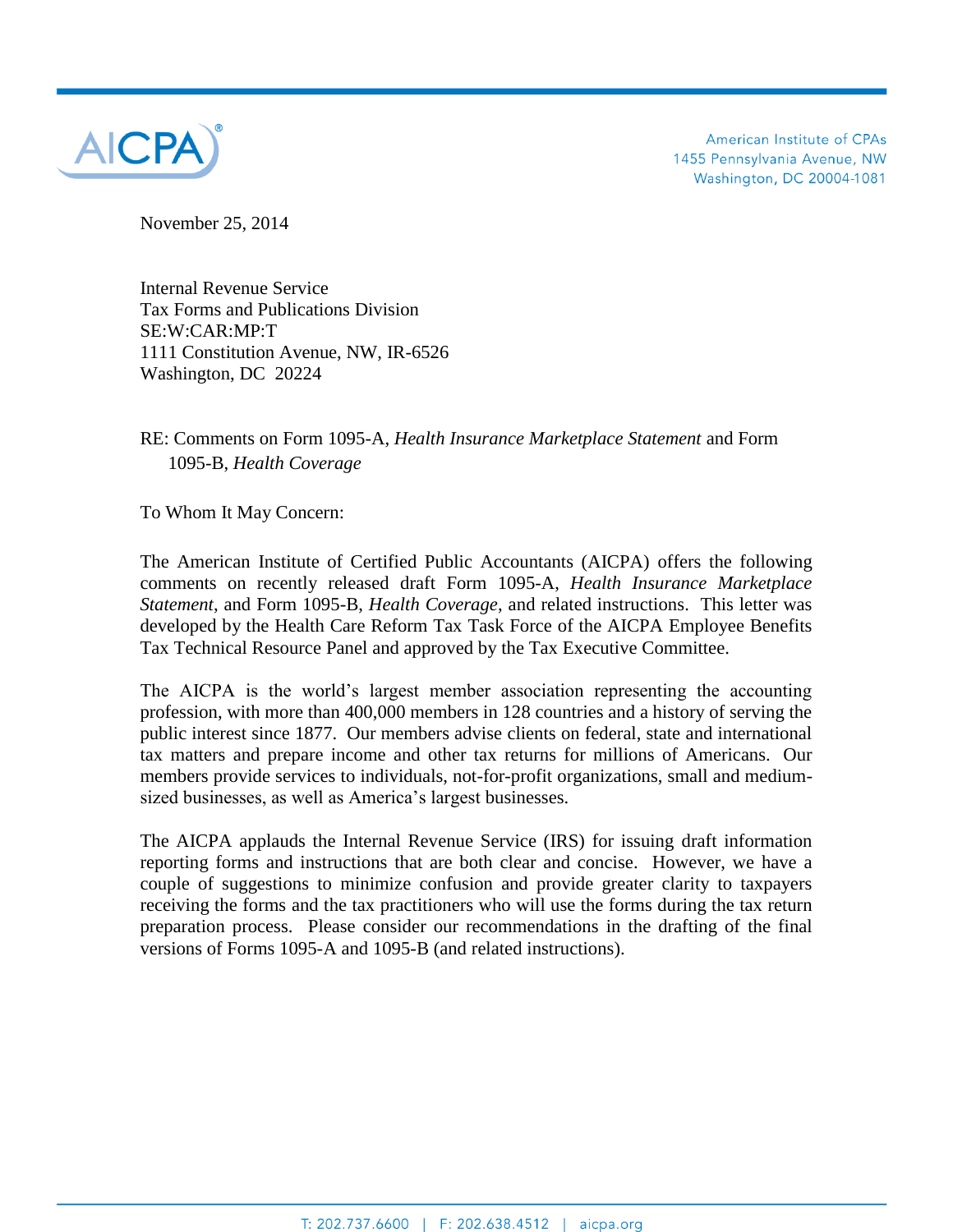Internal Revenue Service Tax Forms and Publications Division November 25, 2014 Page 2 of 4

## **Form 1095-A,** *Health Insurance Marketplace Statement*

The AICPA recommends changing the title of Form 1095-A, *Health Insurance Marketplace Statement*, Part III, Household Information, Column A from "Monthly Premium Amount" to "Monthly Premium Amount for Minimum Essential Coverage." In addition, we recommend adding another column to Part III, Household Information, titled "Monthly Premium Amounts – Non-essential Coverage."

The Health Insurance Marketplace ("Marketplace") will use Form 1095-A to report certain information to the IRS about individuals and family members who enroll in qualified health plans through the Marketplace. The Marketplace will also use this form to provide information to individuals and family members about the insurance they purchased and any related premium tax credit.

The draft Form 1095-A is divided into three parts, as follows:

- Part I Recipient Information
- Part II Coverage Household
- Part III Household Information

Generally, the AICPA thinks draft Form 1095-A is well-organized in terms of layout and ease of use. However, we recommend a couple of changes to Part III of the form in order to provide increased clarity in relation to the amount of monthly premiums paid by the household. Currently, the title of Part III, Household Information, Column A of the form is "Monthly Premium Amount." The title suggests that this column will report the monthly amount an individual or family pays for all insurance premiums purchased through the Marketplace. However, the draft instructions located on page 2 state that this column should "include only the premiums allocable to essential health benefits." Accordingly, the amount of premiums paid for policies that do not meet the minimum essential coverage (MEC) rules (for example, stand-alone dental plans), would not be reported in this column. We think this inconsistency may confuse taxpayers who will expect to see the amount of all monthly premiums they paid for insurance through the Marketplace reported in this column. Taxpayers may suspect an error has occurred if only a portion of their premiums are reported in this column.

In order to mitigate any confusion, we recommend changing the title of Part III Household Information, Column A from "Monthly Premium Amount" to "Monthly Premium Amount for Minimum Essential Coverage," in which only insurance premiums paid for MEC would be reported. In addition, we recommend adding another column titled "Monthly Premium Amounts – All Other Coverage." This additional column would be used to report coverage such as stand-alone dental coverage purchased through the Marketplace. The total of the two columns should equal the total of all monthly premiums paid by the household to the Marketplace.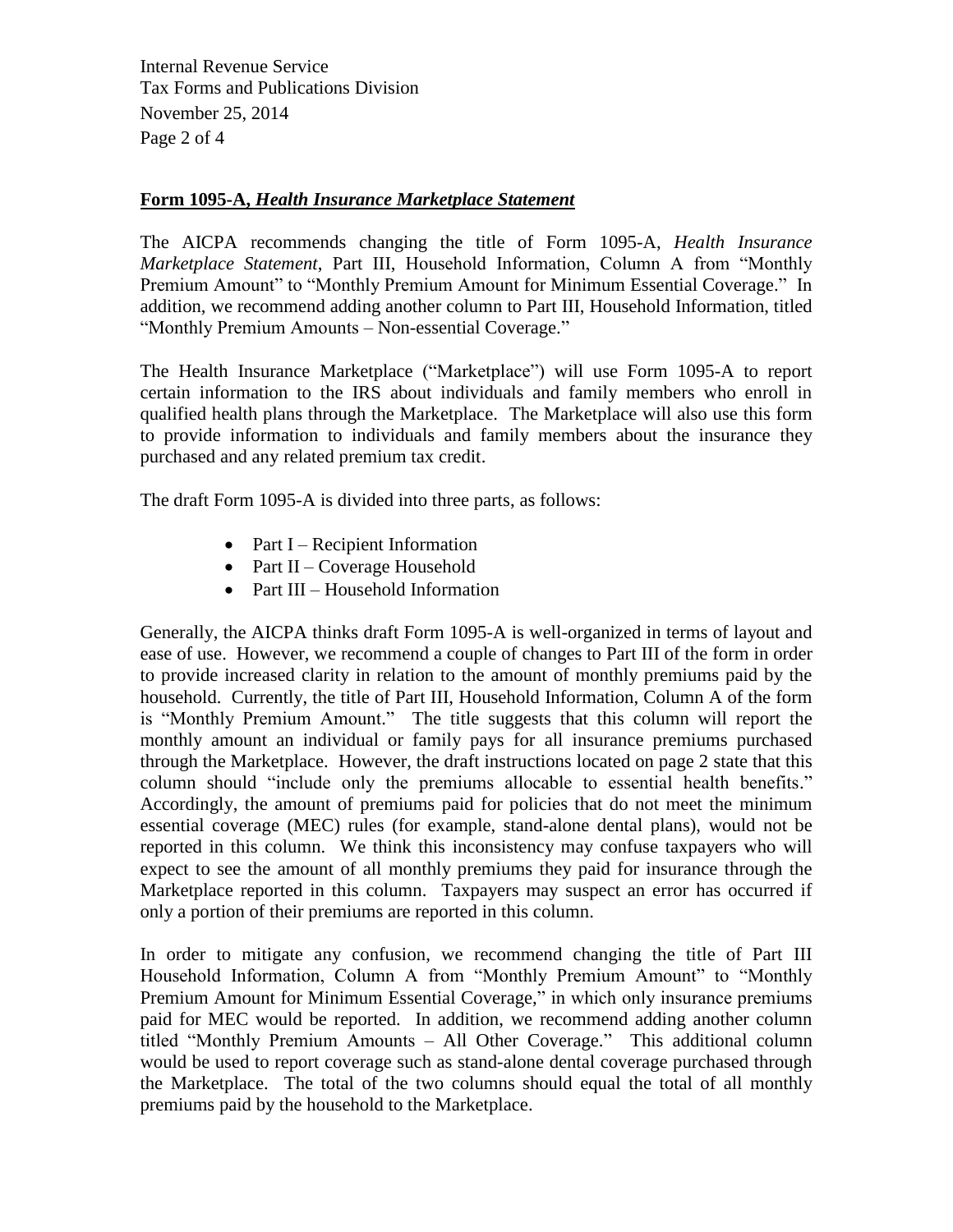Internal Revenue Service Tax Forms and Publications Division November 25, 2014 Page 3 of 4

## **Form 1095-B,** *Health Coverage*

The AICPA recommends changing the language of Form 1095-B, *Health Coverage,* Part II, from "Part II – Employer Sponsored Coverage (If Line 8 is A or B, complete this part)," to "Part II – Employer Sponsored Coverage (If Line 8 is A or B, complete this part unless the coverage is self-insured)."

Health insurance issuers or carriers will use Form 1095-B to report certain information to taxpayers about the MEC they purchased. Form 1094-B, *Transmittal of Health Coverage Information Returns*, will be used in conjunction with Form 1095-B and will be filed with the IRS. Our comments are limited to Form 1095-B because we have no suggested edits to Form 1094-B.

The draft Form 1095-B is divided into three parts, as follows:

- Part I Responsible Individual
- Part II Employer Sponsored Coverage
- Part III Issuer or Other Coverage Provider
- Part IV Covered Individuals

The AICPA believes that Form 1095-B is well-organized in terms of layout and ease of use. However, we have one suggestion to Part II of the form in order to provide clarification on when Part II must be completed.

Form 1095-B, Part I, Line 8, states "Enter letter identifying Origin of the Policy (see instructions for codes)." Per the draft instructions the codes are as follows:

- A. Small Business Health Options Program (SHOP)
- B. Employer-sponsored coverage
- C. Government-sponsored coverage
- D. Individual market insurance
- E. Multiemployer plan
- F. Miscellaneous minimum essential coverage

Form 1095-B, Part II – Employer Sponsored Coverage indicates "If Line 8 is A or B, complete this part)." However, page three of the draft instructions under the heading Specific Instructions for Form 1095-B, Part II – Employer Sponsored Coverage, contains a tip box stating, *"Insurance companies entering codes A or B on line 8 will complete Part II. Employers reporting self-insured group health plan coverage on Form 1095-B enter code B on line 8 but do not complete Part II. If you entered code B for self-insured coverage, skip Part II and go to Part III."*